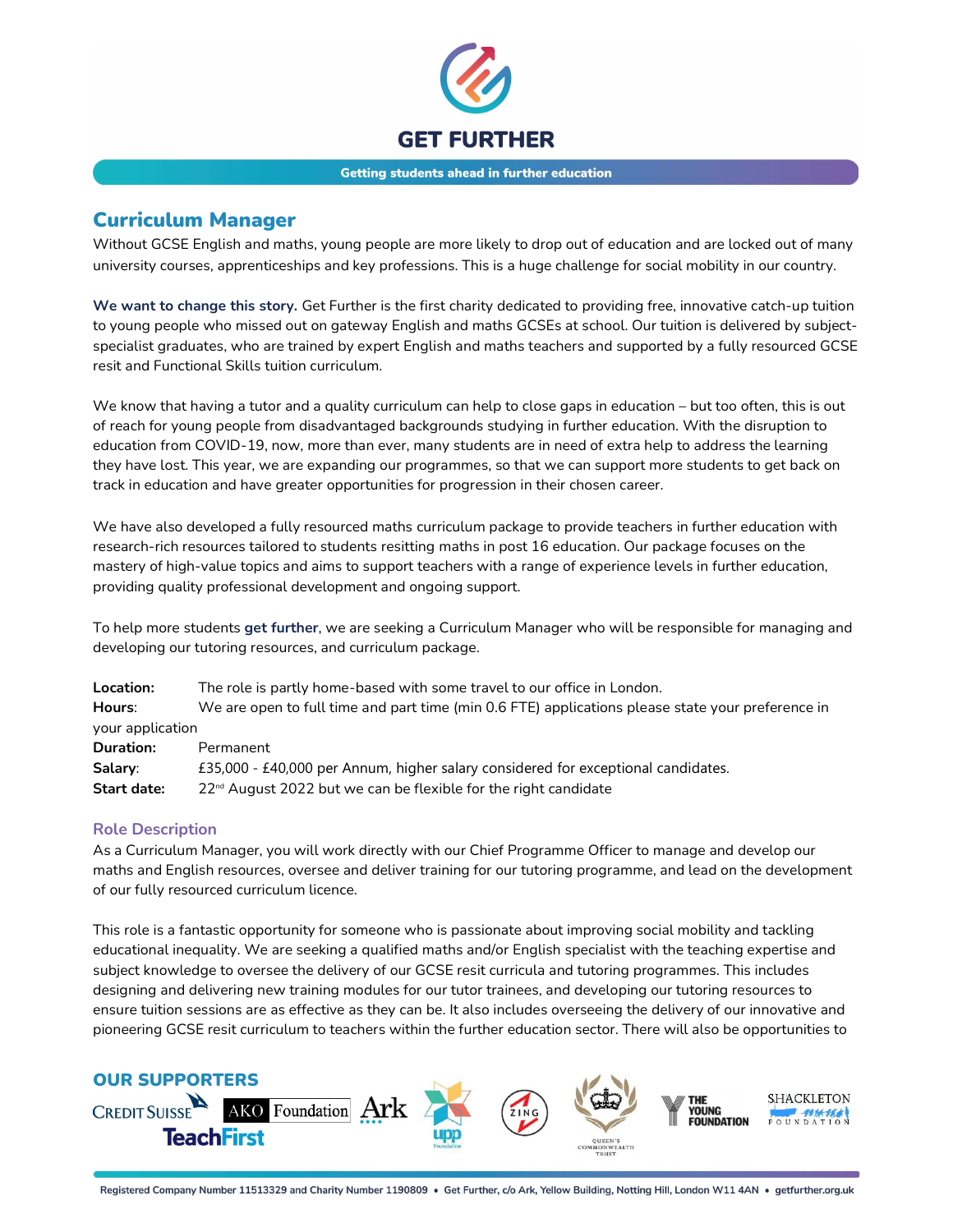

support the charity across other aspects of its work. As a new education start-up, you will take a leading role on projects and see first-hand the impact of your work.

Get Further was founded in 2018, after winning the Teach First Innovation Award – a nationwide competition to find the best new ideas to tackle education inequality. Get Further is committed to the quality of the roles we offer. The successful candidate will be offered genuine learning and development opportunities and the chance to join meetings and networks with senior leaders across the education system.

### Main Duties and Responsibilities

### Tuition Programme

- Creating new maths and English tuition resources and developing existing resources.
- Leading the delivery and development of maths and English sections of tutor training.
- Supporting the programmes team with knowledge of good practice, quality teaching and learning and current developments in effective pedagogy, including delivering internal training at regular points throughout the year.
- Managing the Get Further maths and English advisors to support with our tutoring resources.
- Contributing to tutor communications, such as the tutor newsletter.
- Supporting the ongoing development of tutors, designing and delivering new modules and webinars.
- Designing and monitoring assessments, adapting curricula and materials as a result of data analysis
- Leading Get Further's approach to Ofsted inspections and supporting Programme Coordinators, tutors, and colleges in the event of an inspection.

# Curriculum Package

- Acting as the point-of-contact for teachers in our partner colleges and sixth forms, running training to support their delivery of resources, and ensuring they have access to lesson materials on our SharePoint platform.
- Creating new resources and curricula as required.
- Visiting and supporting teachers in colleges and sixth forms, providing tailored feedback to enhance the implementation of the Get Further resources.
- Attending and networking at relevant events and conferences.
- Keeping up to date with developments in the sector, including research findings, ensuring that this informs programme and curriculum design.
- With support from the Chief Programme Officer, managing the sales and marketing of the curriculum, running webinars and presenting at key events.

Duties will be tailored to meet the skills and learning objectives of the successful candidate. If you have relevant skills or interests not directly listed above, please ensure these are highlighted in your cover letter.

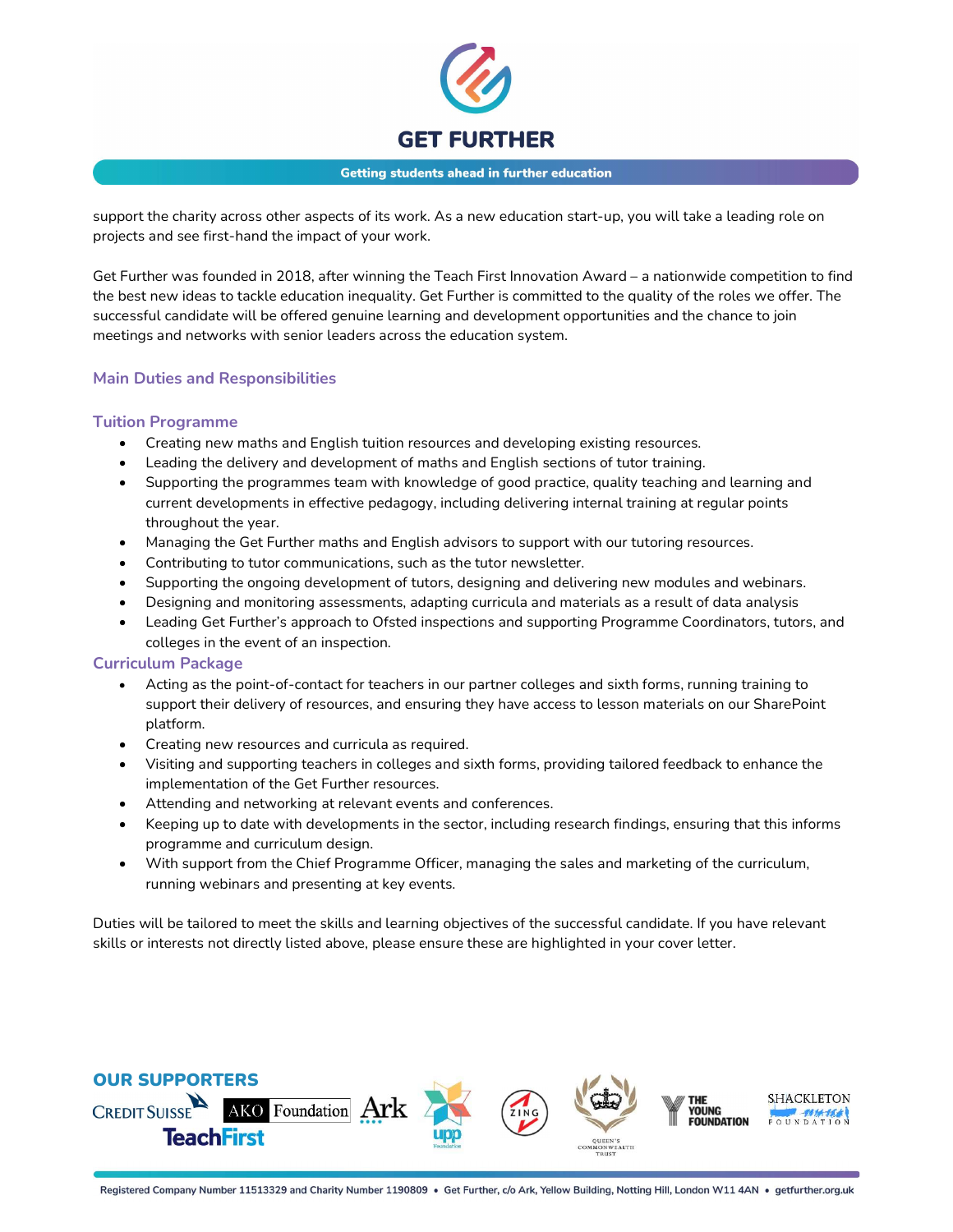

# Person Specification

Whist the position will oversee both our maths and English Curriculum we are open to applications for candidates with more experience in one over the other, or candidates with a maths or English specialism. The ideal candidate will have a genuine interest in working in the charity sector. Experience in education and curriculum design are essential.

# Core Requirements

- Qualified Teacher Status (or international equivalent)
- Experience of teaching GCSE maths or English for a minimum of 2 years
- Experience in training others in teaching pedagogy
- Commitment to safeguarding and protecting the wellbeing of young people. If successful, you'll need an upto-date DBS Check

# Desirable Requirements

- Experience in teaching both maths and English GCSE resit
- Experience of working in post-16/ further education
- Experience in marketing and selling products to education institutions

# Person Specification

- A commitment to Get Further's mission and values, and passionate about tackling educational inequality.
- An excellent communicator, able to demonstrate that you can create effective teaching and learning resources and convey complex information in a clear and engaging manner.
- Fantastic attention to detail and an exceptional knowledge of research-led strategies in maths or English teaching and curricula design, alongside a commitment to high expectations for all students.
- An ability to demonstrate that you are professional and resilient, with a clear level of insight and understanding into the challenges facing students in further education today.
- A team player, you'll be able to demonstrate an aptitude for building and managing relationships with colleagues, teachers and tutors at our partner colleges.

# Our Team and Benefits

Our central team comprises some 14 members, all motivated to reduce educational advantage and ensure young people get the gateway qualifications they need to succeed. We currently employ some 70 active tutors. Our main office is in Notting Dale, London, although we also have team members based in Yorkshire and elsewhere. We share our office with Ark and its ventures.

We enjoy a generous 36 days of holidays per year (including bank holidays), ongoing learning and development opportunities, flexible hybrid working, with 2 core in-office days for London-based team members, and the joy of working in a growing organisation where we can have an outsized impact on its success and development.